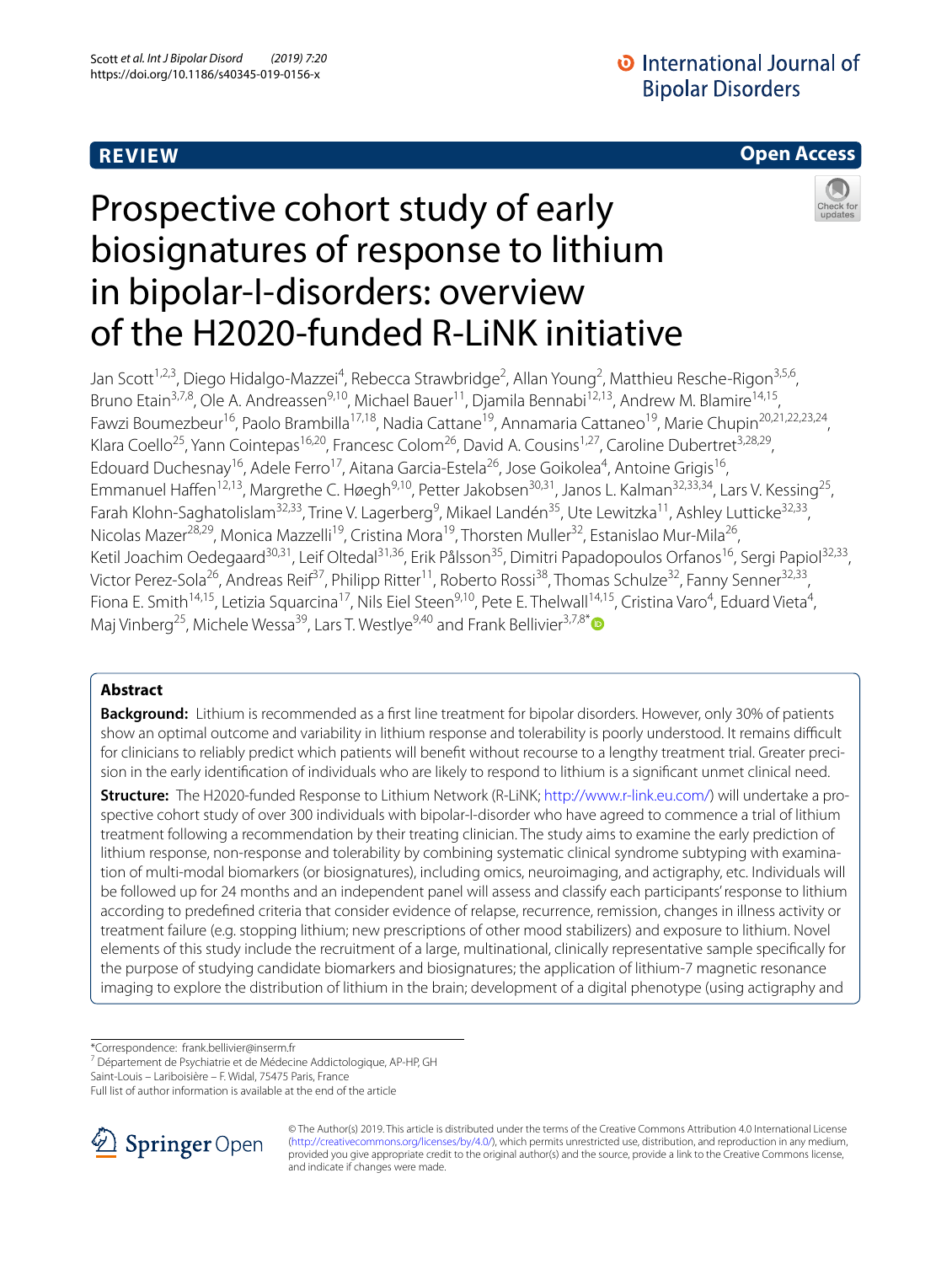ecological momentary assessment) to monitor daily variability in symptoms; and economic modelling of the costefectiveness of introducing biomarker tests for the customisation of lithium treatment into clinical practice. Also, study participants with sub-optimal medication adherence will be offered brief interventions (which can be delivered via a clinician or smartphone app) to enhance treatment engagement and to minimize confounding of lithium nonresponse with non-adherence.

**Conclusions:** The paper outlines the rationale, design and methodology of the frst study being undertaken by the newly established R-LiNK collaboration and describes how the project may help to refine the clinical response phenotype and could translate into the personalization of lithium treatment.

**Keywords:** Bipolar, Precision, Personalization, Lithium, Response, Phenotype, Digital, Actigraphy, Omics, Neuroimaging

## **Background**

Across medical disciplines, there is increasing recognition of the potential utility of personalized or precision diagnostics and therapeutics. Although there are subtle diferences in the meaning of terms such as 'personalized' and 'precision' medicine, the approaches share the same goal, namely to tailor clinical decision-making to each patient by utilizing information about individual phenotypes and genotypes (European Commission [2011\)](#page-8-0). In psychiatry, it is unlikely that personalized diagnostics will be developed for some time as there is uncertainty regarding pathophysiological mechanisms underpinning diferent mental disorders and no objective laboratory tests are available (Perna et al. [2018](#page-9-0); Schumann et al. [2014\)](#page-9-1). However, it may be feasible to help clinicians to customise psychiatric treatment decisions by applying the principles of precision medicine and stratifying patients according to likelihood of response (Scott and Etain [2018](#page-9-2)). Several multicentre collaborations exist that are fully or partly focused on the identifcation of biomarkers of psychotropic response, including ongoing studies of antidepressant response (Trivedi et al. [2016](#page-9-3)); of selected subgroups of patients with bipolar disorders (BD) recruited to randomized controlled trials (RCTs) (Ritter et al. [2016\)](#page-9-4); and of pharmacogenomics of lithium (Li) response (Oedegaard et al.  $2016$ ). The Response to Li Network (R-LiNK; [https://rlink.eu.com/\)](https://rlink.eu.com/) is a new European initiative aimed at exploring precision prescribing of Li in BD-I; this project will complement other studies and address some of the gaps in current knowlegde.

In this preliminary communication, we highlight the rationale for developing this prospective multidisciplinary international project, then we provide a brief synopsis of the planned study and comment on the important opportunities and potential difficulties of undertaking this type of multicentre research.

# **The Rationale for R‑LiNK**

The BD diagnostic category comprises a broad range of disorders afecting about 1–3% of the global population. Whilst the diagnosis of BD-II and other bipolar spectrum disorders show poor reliability, BD-I is one of the three most reliable diagnoses in psychiatry and this BD subtype has superior predictive validity for future disease course and outcome (First [2016\)](#page-8-1). In its most severe form, BD-I is associated with considerable morbidity, all-cause premature mortality and a high risk of suicide (Whiteford et al. [2013](#page-9-6)). Further, a recent study from the USA estimated that the economic burden of BD-I exceeded \$200 billion, a cost which Cloutier et al. [\(2018](#page-8-2)) suggest illustrates the need to optimize therapeutic strategies. This view concurs with the European College of Neuropsychopharmacology Network Initiative and the European Medicines Agency, which both advocate for international, collaborative research to promote individualized prescribing of established and novel drug treatments in BD.

A critical component of the treatment of BD-I is prevention of relapse/recurrence and reduction in suicidality (Kessing et al. [2018](#page-9-7); Tondo and Baldessarini [2018](#page-9-8)). Clinical and research evidence suggests that Li is one of the most efficacious interventions for targeting these problems and can be benefcial in treating acute BD episodes (Bauer et al. [2018](#page-8-3); Vieta et al. [2018](#page-9-9)). Also, it is the least expensive mood stabilizer available, with a 1-month supply of Li costing only about one dollar (Oedegaard et al. [2016](#page-9-5)). However, there are difficulties in translating research efficacy of Li into clinical effectiveness in BD-I. For example, response to Li in acute mania does not reliably predict the outcome of prophylactic treatment; many individuals report tolerability issues; and the narrow therapeutic window leads to concerns regarding toxicity (Hayes et al. [2016](#page-8-4); Kessing et al. [2018\)](#page-9-7). These problems have all reduced patient and clinician preference for Li as a frst line treatment (Zivanovic [2017](#page-9-10)).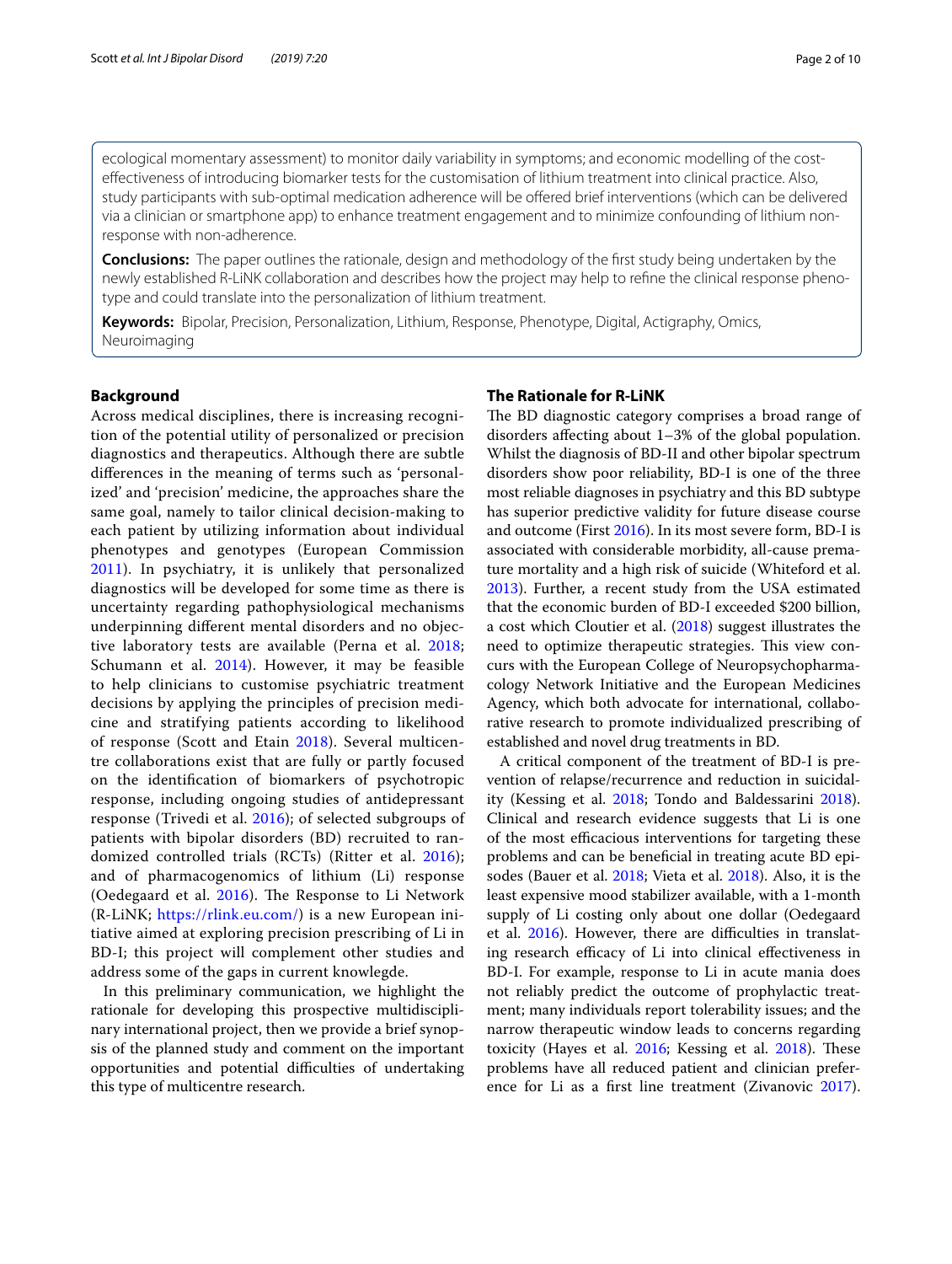Overall, the trial and error approach to prescribing Li for relapse prevention in clinical settings means that its realworld efectiveness is only about half of that reported in research settings and partial- or non-adherence is an important contributor to this treatment failure (Scott and Pope [2002](#page-9-11); Howes et al. [2017](#page-8-5)).

Given the above, it is unsurprising that psychiatrists, patients and their signifcant others would welcome a more customised approach to prescribing Li prophylaxis in BD-I. Most importantly, there is a need to avoid or considerably curtail the extended trial period (about 18–24 months) that is often required to determine whether there has been a signifcant reduction in the frequency and severity of relapses/recurrences or a clinically meaningful decrease in illness activity. To date, predictors of Li response employed in clinical practice are contradictory and biomarkers of prophylactic response or tolerability remain tenuous (Kleindienst et al. [2005](#page-9-12); Sportiche et al. [2017;](#page-9-13) Oedegaard et al. [2016](#page-9-5); Montlahuc et al. [2019](#page-9-14)). However, experts involved in clinical and research work with individuals with BD-I have recently reported encouraging preliminary fndings regarding response predictors across a range of domains such as omics and neuroimaging (e.g. Silverstone et al. [2005](#page-9-15); Hallahan et al. [2011;](#page-8-6) Bellivier et al. [2013](#page-8-7); Roux and Dosseto [2017;](#page-9-16) Smith et al. [2018](#page-9-17)). Following discussions, they agreed that several candidate biomarkers of Li response warranted further study. However, the prerequisites for further research were (a) access to large clinically representative samples, and (b) a more systematic 'integrative science' approach to examination of clinical response phenotypes (comprising clinical syndrome subtyping and prospective longitudinal monitoring of course of illness during exposure to treatment), and the selected functional, structural, and molecular or metabolic biomarkers (Amare et al. [2017\)](#page-8-8). Sixteen European centres (see Additional fle [1:](#page-7-0) Appendix S1) have formed a multi-national research collaboration focused on the study of the Li response in BD-I. The network aims to provide a basis for precision prescribing of Li and address some of the potential methodological issues highlighted by researchers involved in analogous studies (see Table [1](#page-3-0) for examples of reported issues and R-LiNK approach).

The development of R-LiNK and the current project are funded via the H2020 funding stream on personalized medicine ([https://cordis.europa.eu/project/rcn/212676/](https://cordis.europa.eu/project/rcn/212676/factsheet/en) [factsheet/en](https://cordis.europa.eu/project/rcn/212676/factsheet/en)). Another beneft of the collaboration is that it provides an infrastructure to support future multidisciplinary, multicentre research on personalized diagnostics and therapeutics for BD. Also, the network will receive input and feedback from a committee of international experts that monitors and advises on the project. From the start, R-LiNK has fostered links to researchers and initiatives involved in similar studies (e.g. Schulze et al. [2010](#page-9-18); Oedegaard et al. [2016](#page-9-5)), which also may facilitate data sharing.

# **Synopsis of the R‑LiNK cohort study**

The inaugural R-LiNK project comprises a prospective cohort study and the protocol follows STROBE guidelines (Strengthening the Reporting of Observational Studies in Epidemiology; von Elm et al. [2007\)](#page-9-19); its two key objectives are:

- (i) To improve the early prediction of response to Li by identifying multi-modal biomarkers or biosignatures;
- (ii) To implement new and powerful technologies, such as functional omics (genetics, transcriptomics, metabolomics, etc.), to help characterize the early molecular signature of Li in responders and non-responders; also, selected centres will use lithium-7 magnetic resonance imaging  $(^7$ Li-MRI) to characterize the early steady state distribution of Li in the brain (and examine diferences associated with responder status).

The project comprises of several work packages (WP), each of which has specifc objectives or tasks (see Table [2\)](#page-4-0). For instance, WP4 includes MRI of specifc brain structures (e.g. amygdala) and metabolic imaging (using proton magnetic resonance spectroscopy ( 1 H-MRS)) undertaken pre- and post-initiation of Li; whilst WP9 focuses on communication, dissemination and exploitation of fndings. Most WP warrant separate articles to fully describe the underlying hypotheses and strategies, so this preliminary communication provides a brief overview of the planned study, highlighting selected components.

The study is being undertaken in accordance with the Revised Declaration of Geneva (Parsa-Parsi [2017](#page-9-20)). Ethical approval was frst obtained in France (18.08.02.40026 RiPH 2), followed by approval by ethics committees in other participating countries. Recruitment of study participants commences during 2019, but such a large-scale collaborative venture requires considerable preparatory work (see WP1 and WP2). So, 2018 was dedicated to establishing management structures; developing and translating clinical assessments; establishing inter-rater reliability; harmonization of study protocols between centres (e.g. for MRI); developing procedures for collection and transportation of blood samples; construction of shared database; establishing study monitoring procedures; etc.

A priority for the project is to maximize the clinical representativeness of the cohort by ofering study participation to consecutive cases of BD-I that have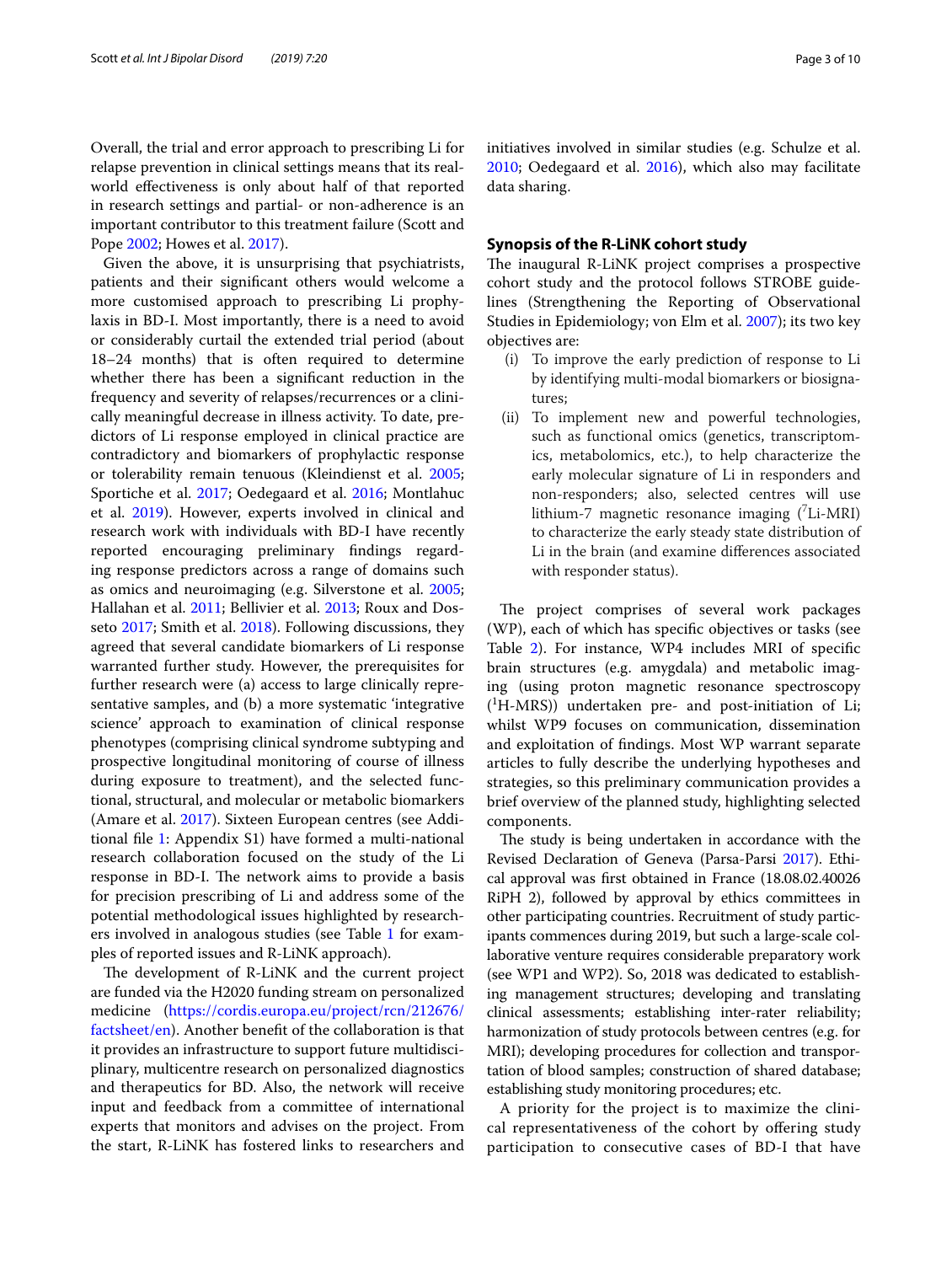# <span id="page-3-0"></span>**Table 1 Summary of approaches used by current studies of precision psychiatry compared with the R-LiNK study (see text for details)**

| Current approach                                                                                                                                                                                                                                                                                                                                                                                                                                                                                                                                                                                                                                                                                                                                                                                                | <b>R-LiNK strategy</b>                                                                                                                                                                                                                                                                                                                                                                                                                                                                                                                                                                                                                                                                                                                                                                                                                                                                                                                                                            |
|-----------------------------------------------------------------------------------------------------------------------------------------------------------------------------------------------------------------------------------------------------------------------------------------------------------------------------------------------------------------------------------------------------------------------------------------------------------------------------------------------------------------------------------------------------------------------------------------------------------------------------------------------------------------------------------------------------------------------------------------------------------------------------------------------------------------|-----------------------------------------------------------------------------------------------------------------------------------------------------------------------------------------------------------------------------------------------------------------------------------------------------------------------------------------------------------------------------------------------------------------------------------------------------------------------------------------------------------------------------------------------------------------------------------------------------------------------------------------------------------------------------------------------------------------------------------------------------------------------------------------------------------------------------------------------------------------------------------------------------------------------------------------------------------------------------------|
| Studies of lithium response biomarkers are largely based on secondary<br>analyses of efficacy RCTs, or convenience samples. The lack of clinical<br>representativeness and/or small sample sizes may have contributed<br>to biases in findings in biomarker studies (Carvalho et al. 2016; Hoertel<br>et al. 2013)                                                                                                                                                                                                                                                                                                                                                                                                                                                                                              | To increase the translational potential, the R-LiNK study employs a prag-<br>matic design that reflects clinical reality. Each centre will recruit 20-30<br>patients who have agreed to initiate a trial of lithium treatment (on<br>the recommendation of their treating clinician). Exclusion criteria are<br>minimized to enhance the generalizability and external validity of study<br>findings                                                                                                                                                                                                                                                                                                                                                                                                                                                                                                                                                                              |
| The definition and measurement of lithium response varies between<br>publications. Some studies focus only on 'good response' subgroups<br>and compare this group to the rest of the population; others identify<br>several response categories or compare a range of categorical and<br>continuous measures of response. Many studies assess lithium response<br>using cross- sectional retrospective assessments rather than prospective<br>monitoring. Also, only few studies follow quidelines on differentiating<br>non-response from non-adherence (Howes et al. 2017).                                                                                                                                                                                                                                   | R-LiNK will follow participants prospectively for 2 years after initiation of<br>lithium and will systematically assess clinical symptoms, illness activity<br>and medication adherence over time. An independent panel of experts<br>will examine all this longitudinal data to classify the clinical response of<br>each participant according to response categories that have been agreed<br>a priori (with the aim of reducing phenotypic misclassifications)<br>Lithium adherence and risk of sub-optimal adherence will be monitored.<br>A brief intervention may be offered to maintain engagement with treat-<br>ment                                                                                                                                                                                                                                                                                                                                                    |
| Samples vary in homogeneity or heterogeneity, in the reliability of diag-<br>nosis and the range of BD subtypes included<br>Measures of illness activity may vary significantly across studies: some use<br>retrospective clinical reports, others use established observer ratings,<br>others combine observer and objective ratings. The type of ratings<br>selected, and the weightings given to individual symptoms of BD or to<br>illness dimensions in the scales selected may affect the identification of<br>clinical predictor variables or influence the concordance between clini-<br>cal and biological variables<br>Few biomarker studies include patient-related outcomes (PRO)<br>Many components of the methodology adversely affect the potential<br>signal-to-noise ratio (South et al. 2017) | R-LINK will recruit individuals with symptoms that meet internationally<br>accepted diagnostic criteria for BD-I and includes methodological strate-<br>gies that try to increase the 'signal' and reduce the 'noise' (Scott and Etain<br>2018)<br>Symptom measures have been selected based on (i) good psychometric,<br>item response theory (IRT) and clinimetric properties; (ii) the weighting<br>given to symptoms that may be particularly sensitive to change early<br>during lithium treatment (e.g. activity, energy and mood); (iii) a balanced<br>assessment of key symptom dimensions<br>We will use electronic self-monitoring of core BD symptoms. This ecological<br>momentary assessment (EMA) approach will include daily ratings of a<br>unique subset of selected symptoms of BD plus additional PRO items<br>that can be used to formulate individualized ratings of personal recovery<br>(which also can be compared with other R-LiNK response categories) |
| Many studies focus on a single biomarker or select markers from one<br>specific domain (e.g. focusing only on fMRI, omics, etc.). Recent research<br>indicates that prediction may be enhanced by using combinations of<br>factors, rather than trying to identify single or unidimensional biomark-<br>ers of outcome or treatment response (Trivedi et al. 2016)                                                                                                                                                                                                                                                                                                                                                                                                                                              | It is unlikely that there is a single biomarker for lithium response (or<br>non-response or tolerability), so R-LiNK employs an integrative science<br>approach to try to identify combinations of clinical, functional, structural,<br>molecular and metabolic biomarkers (called biosignatures) that may be<br>included in a composite prediction tool. In addition, R-LiNK will examine<br>clinical and biological moderators and mediators of lithium response                                                                                                                                                                                                                                                                                                                                                                                                                                                                                                                |

agreed to commence a trial of Li (WP3). Each centre will recruit approximately 20 patients (with replacement of early dropouts), but the sample size calculation has allowed for 10–20% attrition during follow-up. To increase the translational potential of the study, there are only three eligibility criteria, namely that a potential participant has: (i) a diagnosis of BD-I confrmed according to internationally recognized diagnostic criteria (American Psychiatric Association [2013\)](#page-8-9); (ii) no known reason for exclusion from the research (i.e. the individual is willing and able to give written informed consent; there is no imminent risk of severe self-harm; etc.); and (iii) no contra-indication to taking Li is identifed by the treating clinician or during preliminary clinical and physiological screening. As several linked sub-studies are being undertaken, it is important to consider participant burden, so patients can opt to consent to involvement in some but not all sub-studies. Likewise, some centres will focus their research endeavours of the measurement of specifc biomarkers,

e.g. some but not all centres will perform <sup>7</sup>Li-MRI or collect actigraphy data, etc.

The R-LiNK centres have been discouraged from changing their approach to Li prescribing and clinical case management will be undertaken separately and independently of the research protocol. Clinicians involved in the day-to-day treatment of patients will make all decisions regarding initiation and prescription of Li, dose titration and continuation or discontinuation of prophylaxis according to individual patient needs.

As shown in Fig. [1,](#page-5-0) the first  $12$  weeks of the study involve a systematic, detailed baseline clinical assessment (Additional fle [2:](#page-7-1) Appendix S2 provides the list of proposed measures). This occurs alongside the stepwise measurement of structural, functional and molecular or metabolic biomarkers, which is undertaken before and 12 weeks after Li initiation to capture intra-individual biological changes to be tested with the longterm response status. This study phase is followed by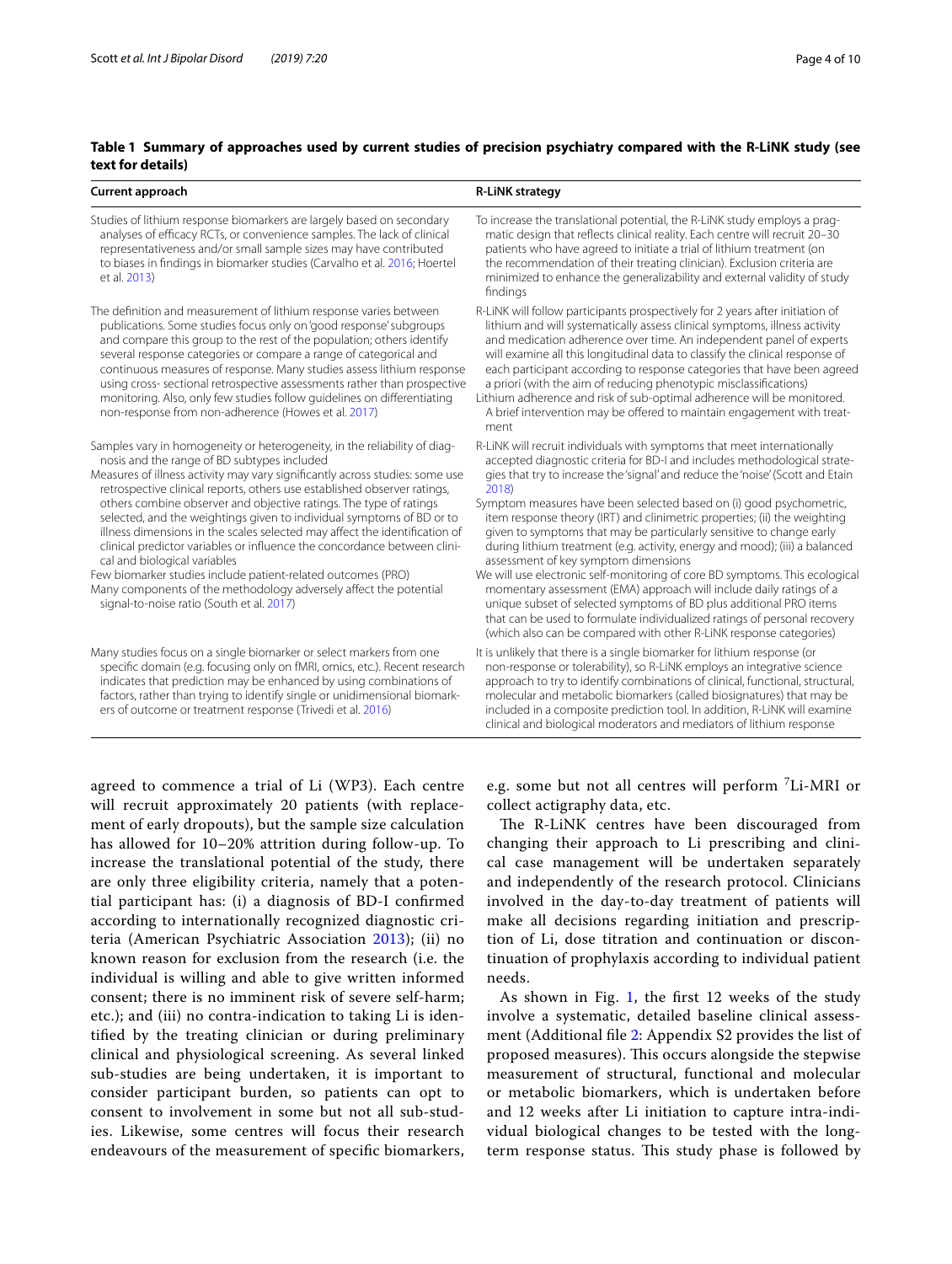| Work<br>package | Aims                                                                                                                                                                                                                                                                                                                                               |
|-----------------|----------------------------------------------------------------------------------------------------------------------------------------------------------------------------------------------------------------------------------------------------------------------------------------------------------------------------------------------------|
|                 | Project administration                                                                                                                                                                                                                                                                                                                             |
|                 | Set-up, ethical approval, database development                                                                                                                                                                                                                                                                                                     |
| 3               | Identification of baseline & follow-up assessment of clinical symptoms, neuropsychological and social functioning, illness activity, etc<br>Characterisation of the clinical response phenotype for lithium treatment according to pre-defined outcome measures (categorical/con-<br>tinuous)<br>Assessment & optimization of medication adherence |
|                 | Economic modelling of using a stratified approach to prescribing lithium; Qualitative & quantitative assessment of the digital phenotype<br>Development of a prototype device for salivary lithium measurement                                                                                                                                     |
| $\overline{4}$  | Examination of neuro-imaging (MRI and <sup>1</sup> H-spectroscopy) signature before & after lithium initiation to allow repeated assessment of e.g.<br>architecture of the amygdala, etc                                                                                                                                                           |
| 5               | Assessment of 7Li-MRI signature (i.e. distribution of lithium in the brain measured 12 weeks after initiation of treatment)                                                                                                                                                                                                                        |
| 6               | Blood sampling to measure omics (e.g. putative transcriptomic, mirnomic, methylomic and proteomic biomarkers) before & after lithium<br>initiation to explore potential molecular signatures                                                                                                                                                       |
| 7               | Data management infrastructure for e.g. data collection of heterogeneous data (imaging, genetics, clinical) across different institutions &<br>countries; Quality control of data processing; controlled data sharing; etc.<br>Data analysis                                                                                                       |
| 8               | Evaluation of laboratory to bedside transferability of study findings according to e.g. clinical feasibility, technical feasibility, utility of markers<br>when employed alone or in combination (i.e. additivity or redundancy), acceptability & cost effectiveness                                                                               |
| 9               | Communication & dissemination of findings                                                                                                                                                                                                                                                                                                          |

## <span id="page-4-0"></span>**Table 2 Overview of the R-LiNK work packages**

prospective longitudinal clinical monitoring of illness activity, medication adherence and response to Li, with reassessments undertaken face to face every 3 months (supplemented by monthly telephone check-ups) for 2 years.

Figure [1](#page-5-0) highlights that some assessments and measurements are undertaken only at baseline assessment (e.g. family history of mental disorders) whilst others are repeated before and after initiation of Li (e.g. blood is collected for omics studies to explore any early differential molecular signatures of Li response; MRI is undertaken at baseline and at 12 weeks). In contrast, measurement of Li distribution in the brain is undertaken only once at about 12 weeks); whilst there is an option for actigraphy to be continued over several months.

The R-LiNK project provides an opportunity to extend the search for phenotypes beyond the established architypes (Dawkins [1982\)](#page-8-12). For instance, some centres will explore a putative digital phenotype of Li response in BD-I (a term that describes health data collected from individual monitoring, social media use, and measurement of interactions with technology) (Jain et al. [2015](#page-8-13)). This sub-study explores the combination of daily selfratings (e.g. mood, energy, activity) and continuous actigraphic recordings of sleep–wake cycles (Moskowitz and Young [2006](#page-9-22); Faurholt-Jepsen et al. [2019;](#page-8-14) Scott et al. [2017](#page-9-23)). In keeping with patient and advocacy group requests, the electronic self-monitoring program allows participants to include additional self-selected patient-related outcomes (PRO) (Jonas et al. [2012\)](#page-8-15). Also, a small-scale pilot study will explore self-monitoring and self-management using a prototype device that allows home-based measurement of salivary Li levels.

After all participants have completed the 2-year followup period, an international panel of fve experts will use a consensus approach to classify each case into the most appropriate response category (see Table [3](#page-6-0) reports for selected details from the algorithm and an example of the proposed criteria for classifying Li response). First, the panel will classify cases according to change in illness activity (e.g. evidence of sustained remission or relapse/ recurrence that meet accepted criteria (Tohen et al. [2009](#page-9-24))) irrespective of degree of exposure to Li across the 2-year prospective follow-up. At the second step, the panel will consider responder category in the context of real-world exposure to Li (dose and duration of Li treatment, serum levels and medication adherence). This important issue is often overlooked in biomarker studies but may contribute to variance in findings or difficulties in interpretation of results (Scott and Pope [2002](#page-9-11); Howes et al. [2017](#page-8-5)). For example, it is possible that a good outcome will be observed in some individuals who are Li non-adherent. This may confound responder analyses, as any biomarkers identifed in this subgroup may be predictive of good prognosis in BD-I (independent of adherence), rather than being associated with exposure to Li (Chen et al. [2016;](#page-8-16) Hou et al. [2016](#page-8-17)). Hence, in a similar way to the use of intent to treat and per protocol analyses in RCTs, the use of these two strategies will allow the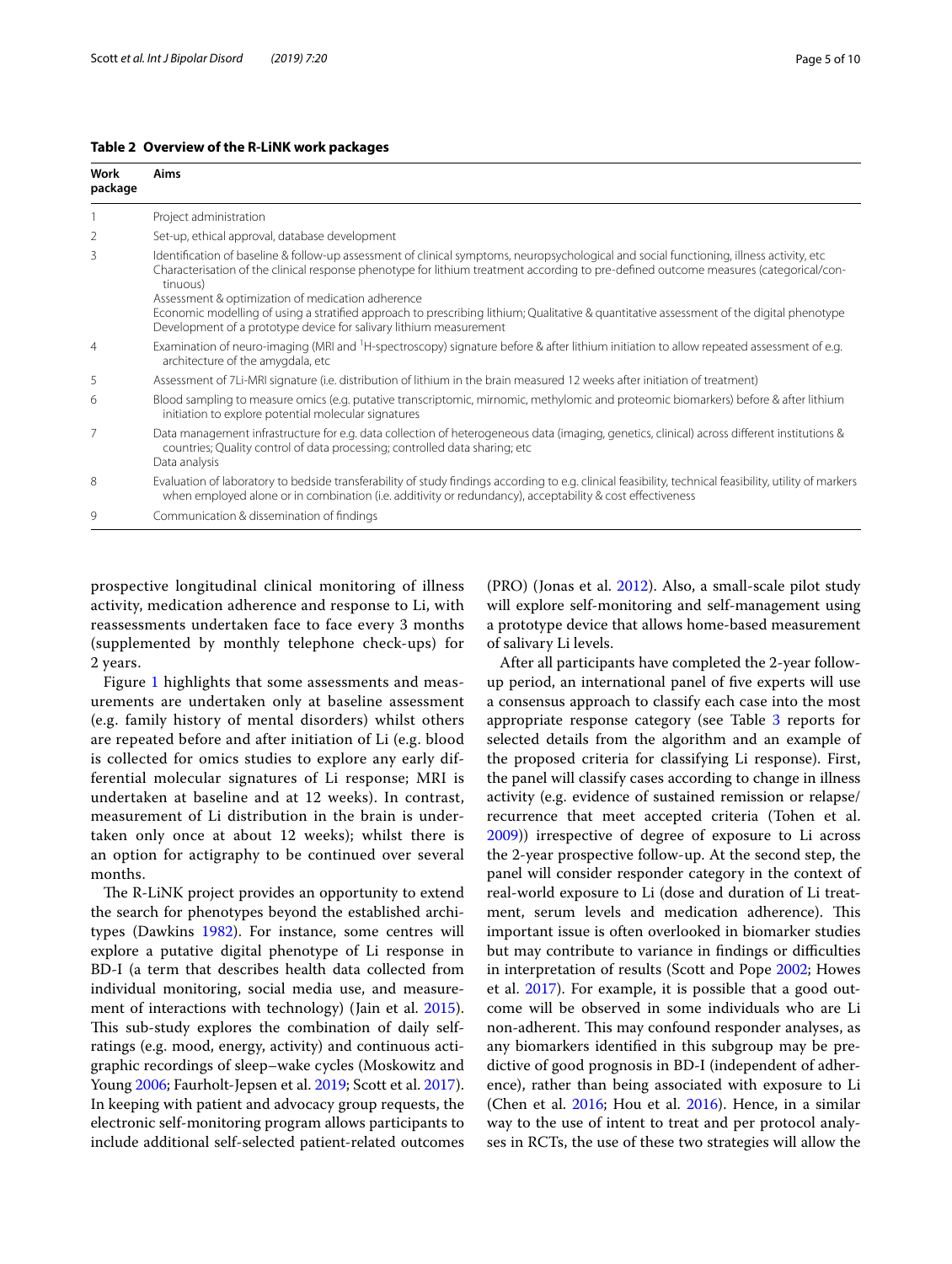

<span id="page-5-0"></span>panel to anticipate potential confounders of the clinically observed Li response in the R-LiNK cohort.

The study includes longitudinal assessment of medication adherence to help identify study participants with sub-optimal adherence and repeated measurement of relevant health beliefs should allow early identifcation of individuals at future risk of non-adherence (Clatworthy et al. [2009](#page-8-18)). The aspiration is to develop a brief, evidencebased intervention to enhance medication adherence that can be delivered via a smartphone app or face-toface (Scott and Tacchi [2002](#page-9-25)).

#### **Data management and analysis**

The analyses of each biomarker (alone or in combination) will be guided by the approaches used by researchers involved in each WP. In R-LiNK, moderators of treatment efects may include baseline clinical characteristics, or markers derived from tests undertaken early in Li treatment (e.g. neuropsychology). Likewise, potential mediators of Li efects may include e.g. changes in omics or neuroimaging markers (measured prior to commencing Li and at 12 weeks).

Many researchers argue that discovery science strategies are justifable in precision psychiatry as these approaches are both hypothesis generating and hypoth-esis-testing (e.g. Mennes [2016](#page-9-3); Trivedi et al. 2016). This strategy has been proposed for R-LiNK, which attempts to quantify the predictive value of putative biomarkers and to determine which combinations of markers have additive or interactive efects for identifying an individuals' likelihood of Li response. A major issue in planning analyses of biosignatures is that such studies collate 'high dimensional data' (i.e. repeated measures of multiple putative biomarkers derived from a circumscribed clinical sample of a few hundred participants). An entire work package (WP7) will address harmonization of multimodal biomarker data, the handling of missing data within and across domains, and identifcation of the most appropriate statistical approaches.

Secondary outcomes will focus on the analysis of diferent defnitions of Li response and will include e.g. analyses of time to response or 'mirror-image' approaches can be used to assess changes in illness activity for specifed time periods before and after initiation of treatment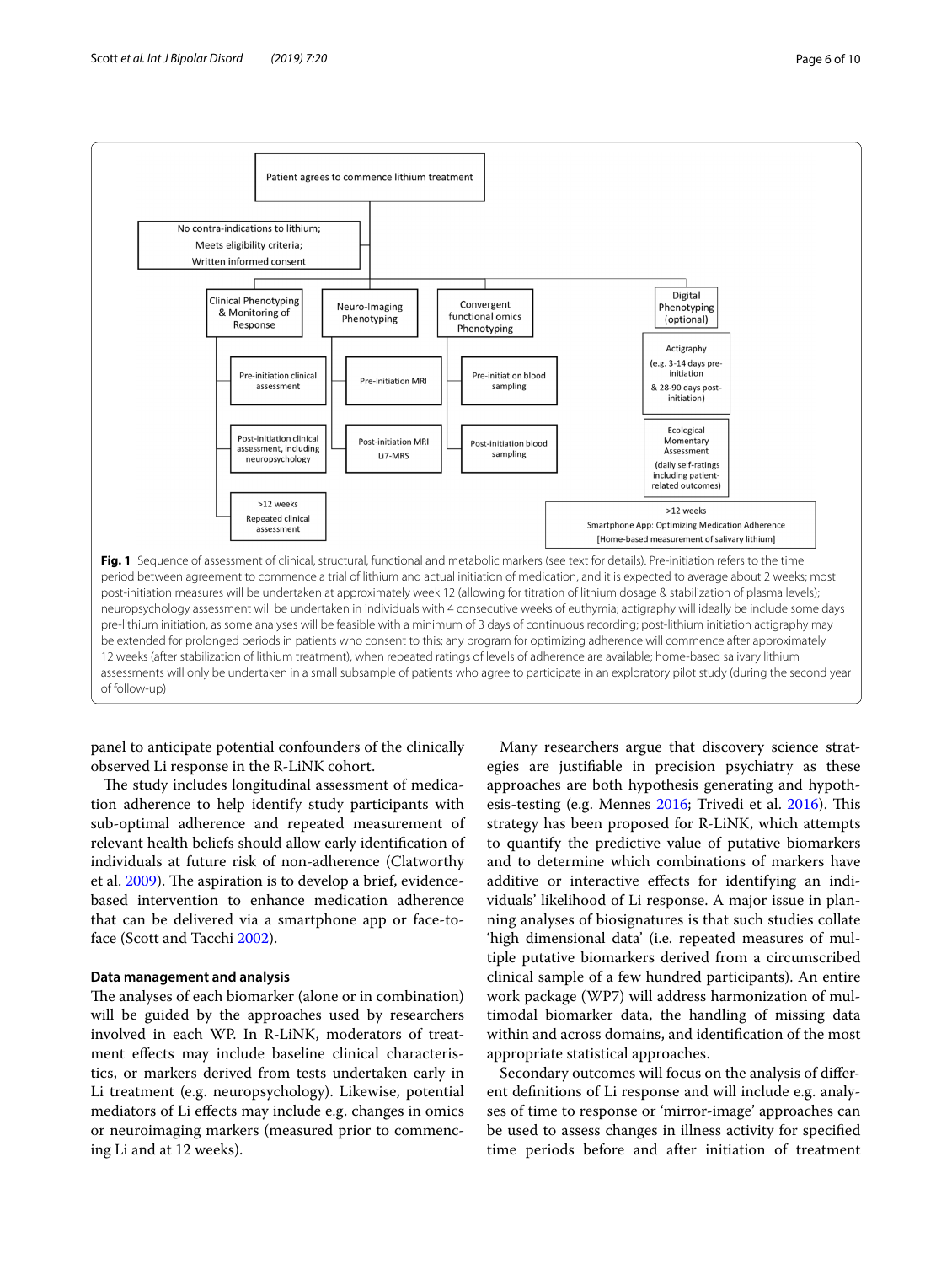#### <span id="page-6-0"></span>**Table 3 Proposed criteria for classifying lithium response**

After all the study participants have completed 2 years of prospective follow-up, clinical response status will be determined by a panel of fve experts (who are blinded to biomarkers fndings). Using a "best estimate" method (Fennig et al. [1994](#page-8-20)), the panel will review all available clinical data and provide a consensus classification for each participant according to one of three categories: (i) good responders (GR), (ii) partial responders (PR), (iii) non-responders (NR). If no clinical follow-up data are available, the participant will be categorized as unclassifable (UC)

Overview of procedure:

(i) The panel will frst assess clinical outcomes using internationally agreed consensus defnitions of clinical recovery, remission, and partial and full relapse (Tohen et al. [2009\)](#page-9-24) and review illness activity for the 2 years prior to and 2 years after initiation of lithium treatment. Illness activity is a composite measure (e.g. incorporating number of syndromal episodes of bipolar disorder (BD), number of days ill or well during a specifed time, etc.). The percentage change in illness activity will be calculated by estimating the diference in the level of illness activity in the 2 years after lithium initiation compared with the 2 years prior to lithium initiation

(ii) Next, the panel will use the evaluation of the clinical outcome to classify the participant in the relevant responder category For example, for GR:

Classifcation of response: The expert panel will be asked to classify individuals according to the following steps:

- 1. All study participants will be classifed into the most appropriate responder category irrespective of their exposure to lithium
- 2. The experts will consider responder status in the context of level of exposure to lithium (e.g. dose, duration of treatment, adherence and serum levels, adjunctive treatments, etc.)
- 3. Further classifcations will examine diferent conceptualizations of response (e.g. time to remission or relapse, etc.) and other outcomes or putative changes of interest (e.g. sequence of change of symptoms, etc.)
- The individual meets criteria for sustained remission, namely they experience euthymia (defned as a score on the Quick Inventory of Depressive Symptoms (qIDS) <6 and the Bech Rafaelson Mania Scale (BRMS) <7) for a minimum period ≥8 consecutive weeks during the 2-year follow-up period without evidence of relapse into a syndromal episode of BD at any time after achieving sustained euthymia

AND No additional mood stabilizer medication is prescribed after initiation of lithium treatment

Please note it is not possible to reproduce the full document that will be used by R-LiNK, so the Table provides only examples of the relevant quidance and criteria for responder classifcation

(such as number of days ill) or intra-individual, day-today symptom variability, etc. Another innovation in the R-LiNK study is the inclusion of health economic analyses. Cost-efectiveness has largely been ignored in precision prescribing studies, but it is important to determine whether the introduction of biomarker-driven treatments is economically as well as clinically justifable (Fugel et al. [2014](#page-8-19)). Health economics will be examined by constructing simulation models (e.g. mapping current care pathways, and then testing the model after incorporating relevant fndings) to assess the impact of stratifcation on potential costs of treatment for BD-I (of which Li is one element) and changes in outcomes (measured in quality adjusted life years).

## **Conclusions**

Psychiatry is at a very preliminary stage in its development of personalized approaches and stratifcation based on disease mechanisms or drug mechanism of action is unfeasible. The current state of our knowledge indicates that the search for phenotypes or 'responder/ non-responder' subgroups requires a combination of systematic exploration of clinical characteristics (such as treatment-relevant subtypes within the BD-I diagnostic category), prospective longitudinal monitoring of illness activity during treatment, alongside the search for biomarkers derived from several dimensions (e.g. omics, neuro-imaging, actigraphy, etc.). In BD-I, research eforts

directed towards the identifcation of biosignatures for Li response or tolerability are preferable as it is unlikely that a single unidimensional biomarker with robust predictive validity will be found. To date, studies focused solely on single clinical or biological markers have explained only a small degree of variance. Integrative approaches to clinical and multimodal response markers may allow a composite 'prediction algorithm' to be developed and tested in new populations. In addition, this project will focus on biological changes induced by Li in each participant (intra-subject design) to limit the risk of spurious fndings associated with wide multimodal exploratory strategies. Before the fndings can be employed to better inform the clinical decision-making, it will be necessary to determine which biomarkers can be transferred most efficaciously from bench to bedside. This involves feasibility of inclusion in routine clinical practice, patient acceptability, ease of interpretability of tests, etc., and evidence that the costs do not exceed the benefts. Also, we recognise that late lithium response (after 2 years) will not be detected using the current research framework and additional studies will be needed to capture this phenomenon.

The R-LiNK study is an important first step in a process that may ultimately help clinicians and patients to predict the likelihood of response (or non-response or intolerance) to Li prior to or within the frst few months of initiating treatment. Already, the R-LINK initiative has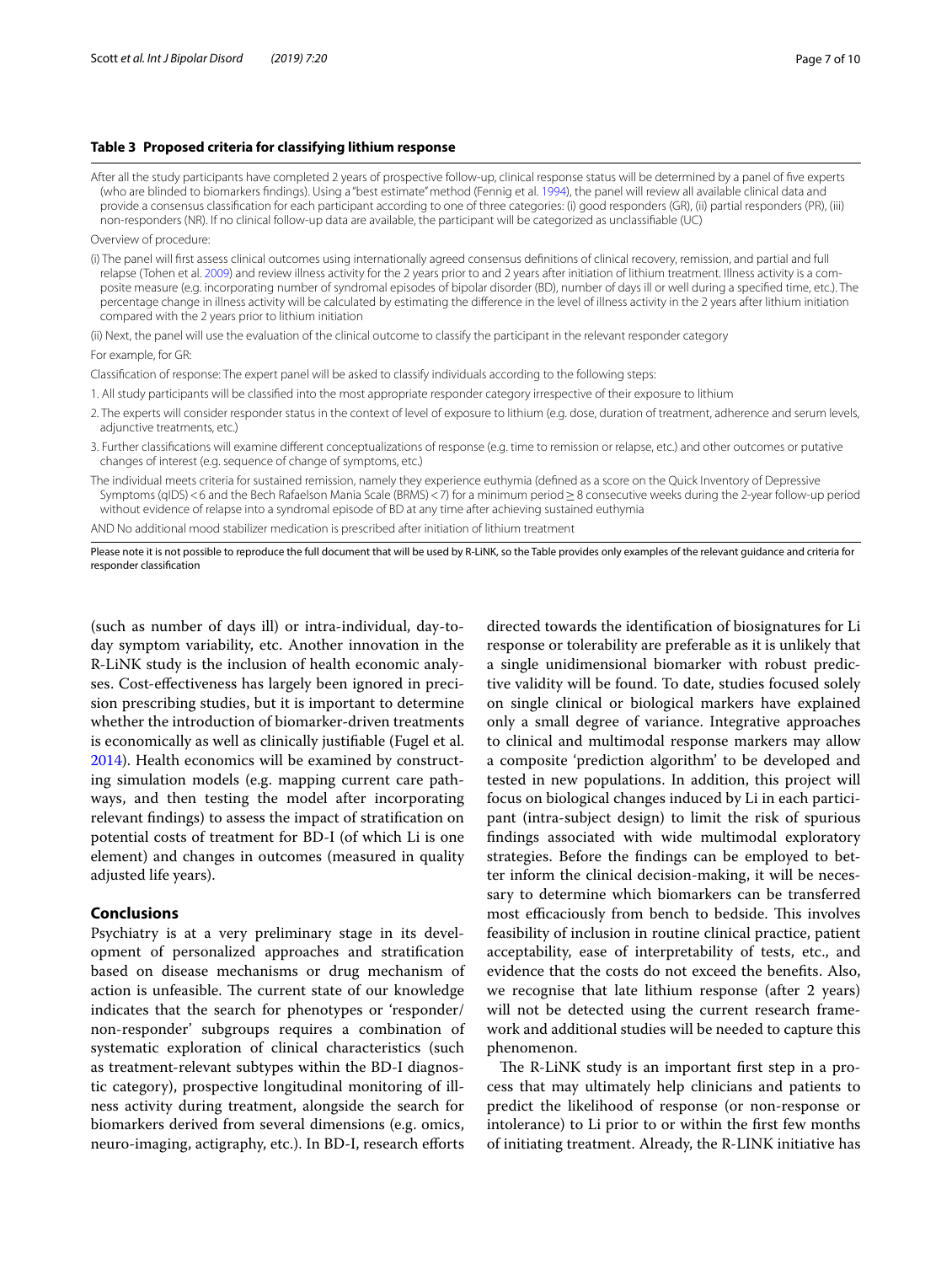delivered a large pan-European multidisciplinary collaborative network with shared protocols for recruitment of clinically representative samples of patients and harmonized procedures for research; this ensures that the network is primed to undertake further studies that can refne eligibility criteria for treatment with other mood stabilizers and could examine precision prescribing of novel drugs in the future.

# **Additional fles**

<span id="page-7-1"></span><span id="page-7-0"></span>**[Additional fle 1: Appendix S1.](https://doi.org/10.1186/s40345-019-0156-x)** Country and location of centres involved in R-LiNK.

**[Additional fle 2: Appendix S2.](https://doi.org/10.1186/s40345-019-0156-x)** Proposed list of instruments used for baseline clinical assessments and longitudinal monitoring of symptoms, medication adherence and lithium response.

#### **Abbreviations**

BD: bipolar disorders; BD-I: bipolar I disorder; ConLiGen: The International Consortium on Lithium Genetics; EMA: ecological momentary assessment; <sup>1</sup>H-MRS: proton magnetic resonance spectroscopy; H2020: Horizon 2020; MRI: magnetic resonance imaging; <sup>7</sup>Li-MRI: lithium-7 magnetic resonance imaging; PRO: patient-related outcomes; R-LiNK: Response to Lithium NetworK.

#### **Acknowledgements**

Rebecca Strawbridge and Allan Young are supported by the National Institute for Health Research (NIHR) Biomedical Research Centre at South London and Maudsley NHS Foundation Trust and King's College London. The views expressed are those of the authors and not necessarily those of the NHS, the NIHR or the UK Department of Health and Social Care. Damien VANHOYE (Assistance Publique-Hôpitaux de Paris, Promoter of the R-LiNK study) and Barbara CAGNIARD and Delphine SMAGGHE (Inserm-Transfert, R-LiNK Project Managers) and Amélie Michon (European Clinical Research Infrastructure Network) are also acknowledged.

R-LiNK investigators who reviewed and revised this manuscript (48 individuals) are:

Barcelona Centre 1 (Hospital Del Mar): Francesc Colom<sup>a</sup>; Aitana Garcia-Estela<sup>a</sup>; Estanislao Mur-Mila<sup>a</sup>; Victor Perez-Sola<sup>a</sup> .

a Mental Health Research Program, IMIM, Hospital del Mar, CIBERSAM, Barce*lona, Catalonia, Spain*

Barcelona Centre 2 (Hospital Clinic): Jose Goikolea; Cristina Varo; Eduard Vieta.

*Bipolar and Depressive Disorders Unit, Hospital Clinic, Institute of Neuroscience, University of Barcelona, IDIBAPS, CIBERSAM, Barcelona, Catalonia, Spain.*

Bergen: Petter Jakobsen<sup>a</sup>; Ketil Ødegaard<sup>a</sup>; Leif Oltedal<sup>b</sup> .

*<sup>a</sup> NORMENT, Division of Psychiatry, Haukeland University Hospital, Norway; Department of Clinical Medicine, University of Bergen, Norway.*

*<sup>b</sup> Department of Clinical Medicine, University of Bergen, Bergen, Norway; Mohn Medical Imaging and Visualization Centre, Department of Radiology, Haukeland University Hospital, Bergen, Norway*

Besancon: Djamila Bennabia,b; Emmanuel Haffena,b,

*<sup>a</sup> Department of clinical psychiatry, Inserm CIC 1431, CHU Besançon, F-25000 Besançon, France,*

*<sup>b</sup> Laboratoire de Neurosciences, Université Bourgogne Franche-Comté, F-25000, Besançon, France.*

Brescia: Anna Maria Cattaneo; Nadia Cattane; Monica Mazzelli; Cristina Mora; Roberto Rossi.

*IRCCS Istituto Centro San Giovanni di Dio - Fatebenefratelli, Brescia, Italy* Colombes: Caroline Dubertret<sup>a,b,c</sup>; Nicolas Mazer<sup>a</sup>. .

*<sup>a</sup> APHP; Psychiatry Department, University Hospital Louis Mourier ;*

*<sup>b</sup> Paris Diderot University, France*

*<sup>c</sup> INSERM U894, Institute of Psychiatry and Neurosciences of Paris, France* Copenhagen: Klara Coello; Lars Kessing, Maj Vinberg.

*Copenhagen Affective Disorder Research Center (CADIC), Psychiatric Center Copenhagen, University Hospital of Copenhagen, Denmark*

Dresden: Michael Bauer; Ute Lewitzka; Philipp Ritter. Gothenburg: Mikael Landén; Erik Pålsson.

*Institute of Neuroscience and Physiology, Department of Psychiatry and Neurochemistry, the Sahlgrenska Academy, University of Gothenburg, Gothenburg, Sweden.*

Mainz-Frankfurt: Sarah Kittel-Schneider<sup>a</sup>; Andreas Reif<sup>a</sup>; Michele Wessa<sup>b</sup> *<sup>a</sup> Department of Psychiatry, Psychosomatic Medicine and Psychotherapy,* 

*University Hospital Frankfurt, Frankfurt am Main, Germany <sup>b</sup> Department of Clinical Psychology and Neuropsychology, Institute for Psychology, Johannes Gutenberg-University Mainz, Wallstraße 3, 55122 Mainz,* 

*Germany.* Milan: Paolo Brambilla<sup>a, b</sup>; Adele Ferro<sup>a</sup>; Letizia Squarcina<sup>a</sup> .

*<sup>a</sup> Department of Neurosciences and Mental Health, Fondazione IRCCS Ca' Granda Ospedale Maggiore Policlinico, University of Milan, Milan, Italy*

*<sup>b</sup> Department of Psychiatry and Behavioural Neurosciences, University of Texas at Houston, TX, USA*

Munich: Janos L. Kalman<sup>a,b,c</sup>; Ashley Lutticke<sup>a,b</sup>; Thorsten Muller; <sup>b</sup> Sergi Papiola,b; Farah Klohn-Saghatolislam<sup>a,b</sup>; Fanny Senner<sup>a,b</sup>, Thomas Schulze<sup>a</sup>.

*<sup>a</sup> Institute of Psychiatric Phenomics and Genomics (IPPG), University Hospital, LMU Munich, Munich, Germany*

*<sup>b</sup> Department of Psychiatry and Psychotherapy, University Hospital, LMU Munich, Munich, Germany*

*<sup>c</sup> International Max Planck Research School for Translational Psychiatry (IMPRS-TP), Munich, Germany*

Newcastle: Andrew Blamire; David Cousins; Fiona Smith; Peter Thelwall. Oslo: Nils Eiel Steen<sup>a,b</sup>, Trine V. Lagerberg<sup>a</sup>, Margrethe C. Høegh<sup>a,b</sup>, Lars T. Westlye *a, c*, Ole A. Andreassen *a,b*

*<sup>a</sup> NORMENT Centre, Division of Mental Health and Addiction, Oslo University Hospital, Oslo, Norway*

*<sup>b</sup> Institute of Clinical Medicine, University of Oslo, Oslo, Norway*

*<sup>c</sup> Department of Psychology, University of Oslo, Oslo, Norway.*

#### **Authors' contributions**

FB, JS, BE and AY were involved in the design and planning of the original funding submission. MR advised on methodology and statistics. RS and DH are involved in delivery of the R-LiNK work package related to clinical assessments. JS wrote the preliminary draft of the manuscript. All authors critically reviewed and revised further drafts. All authors read and approved the fnal manuscript.

#### **Funding**

This project has received funding from the European Union Horizon 2020 research and innovation program ((EU.3.1.1. Understanding health, wellbeing and disease: Grant No 754907).

#### **Availability of data and materials**

Core sections of the application are available at [https://cordis.europa.eu/proje](https://cordis.europa.eu/project/rcn/) [ct/rcn/](https://cordis.europa.eu/project/rcn/). Additional information is available from FB on request.

#### **Ethics/registration**

The protocol was approved by the French Ethical Committee (CPP no 2, Paris) on December 7, 2018 and registered under the number 18.08.02.40026 RiPH 2.

#### **Consent for publication**

Not applicable.

#### **Competing interests**

FB is the Principal Investigator for R-LiNK and all authors are researchers involved in funded R-LiNK study. JS is a Visiting Professor at Diderot University, Paris and an Honorary Professor at Kings College, London. AY declares paid lectures and advisory boards for the following companies with drugs used in afective and related disorders: AstraZeneca, Eli Lilly, Lundbeck, Sunovion, Servier, Livanova, and Janssen. He is a paid consultant to Johnson & Johnson, is lead Investigator for Embolden Study (AstraZeneca), BCI Neuroplasticity study and a pharma sponsored Aripiprazole in Mania study. His institution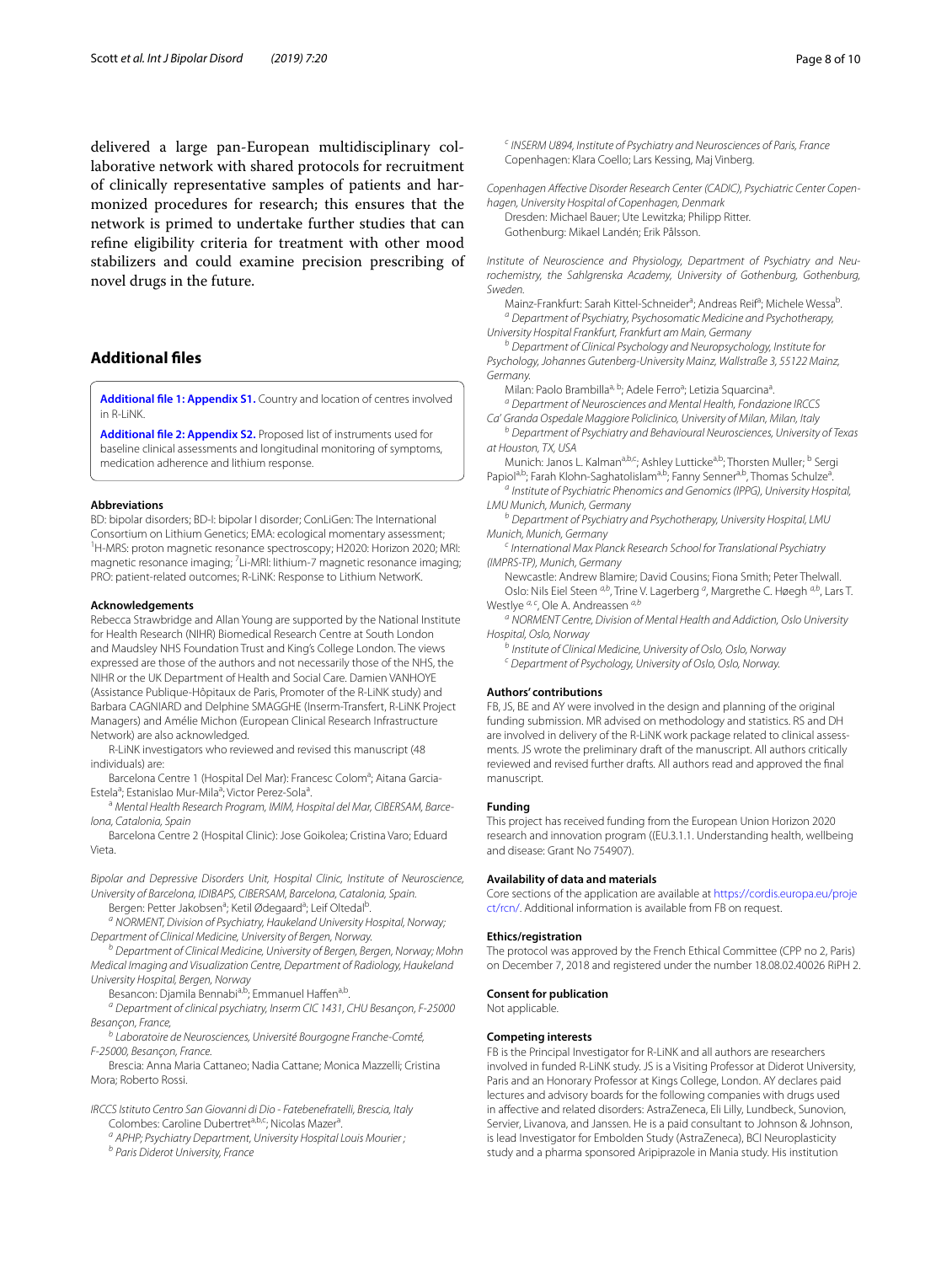has received funding for investigator-initiated studies from AstraZeneca, Eli Lilly, Lundbeck, Wyeth, and Janssen. D.A. Cousins, F.E. Smith, P.E. Thelwall and A.M. Blamire are conducting the Bipolar Lithium Imaging and Spectroscopy Study (BLISS; Medical Research Council Clinician Scientist Award to DAC— BH135495), a cross sectional evaluation of the effects of lithium on brain structure and composition with respect to response. This study led to the development of the <sup>7</sup>Li-MRI technique used in the R-LiNK study; the authors report no competing interests with respect to this and have no other declarations. Competing interests and declarations for other co-authors available upon request.

#### **Author details**

<sup>1</sup> Institute of Neuroscience, Newcastle University, Newcastle upon Tyne, UK.  $^2$  Centre for Affective Disorders, Department of Psychological Medicine, Institute of Psychiatry, Psychology & Neuroscience, King's College London, London, UK.<sup>3</sup> Université Paris Diderot, 75013 Paris, France.<sup>4</sup> Bipolar and Depressive Disorders Unit, Department of Psychiatry and Psychology, Institute of Neurosciences, Hospital Clinic de Barcelona, University of Barcelona, IDIBAPS, CIBERSAM, Villaroel 170, 08036 Barcelona, Catalonia, Spain. 5 Service de Biostatistique et Information Médicale, Hôpital Saint-Louis, AP-HP, Paris, France. <sup>6</sup> Inserm, UMR 1153, Equipe ECSTRA, Paris, France.<sup>7</sup> Département de Psychiatrie et de Médecine Addictologique, AP-HP, GH Saint-Louis – Lariboisière – F. Widal, 75475 Paris, France. <sup>8</sup> Inserm, U1144, Team 1, 75006 Paris, France. 9 NORMENT Centre, Division of Mental Health and Addiction, Oslo University Hospital, Oslo, Norway. <sup>10</sup> Institute of Clinical Medicine, University of Oslo, Oslo, Norway.<sup>11</sup> Department of Psychiatry and Psychotherapy, University Hospital Carl Gustav Carus, Technische Universität Dresden, Dresden, Germany. <sup>12</sup> Department of Clinical Psychiatry, Inserm CIC 1431, CHU Besançon, 25000 Besançon, France. 13 Laboratoire de Neurosciences, Université Bourgogne Franche-Comté, 25000 Besançon, France. 14 Institute of Cellular Medicine, Newcastle University, Newcastle upon Tyne NE1 7RU, UK.<sup>15</sup> Newcastle Magnetic Resonance Centre, Campus for Ageing and Vitality, Newcastle University, Newcastle upon Tyne NE4 5PL, UK. <sup>16</sup> NeuroSpin, CEA, Université Paris-Saclay, 91191 Gif-sur-Yvette, France.<sup>17</sup> Department of Neurosciences and Mental Health, Fondazione IRCCS Ca' Granda Ospedale Maggiore Policlinico, University of Milan, Milan, Italy. <sup>18</sup> Department of Psychiatry and Behavioural Neurosciences, University of Texas at Houston, Houston, TX, USA.<br><sup>19</sup> IRCCS Istituto Centro San Giovanni di Dio - Fatebenefratelli, Brescia, Italy.<br><sup>20</sup> CATI Neuroimaging Platform, ICM, Pitié Salpétrière Hospital, 7 <sup>22</sup> Inserm, U1127, 75013 Paris, France. <sup>23</sup> CNRS, UMR 7225, 75013 Paris, France.<br><sup>24</sup> Sorbonne Université, 75013 Paris, France. <sup>25</sup> Copenhagen Affective Disorder Research Center (CADIC), Psychiatric Center Copenhagen, University Hospital of Copenhagen, Copenhagen, Denmark. 26 Mental Health Research Program, IMIM, Hospital del Mar, CIBERSAM, Barcelona, Catalonia, Spain. <sup>27</sup> Northumberland Tyne and Wear NHS Foundation Trust, Newcastle upon Tyne NE3 3XT, UK.<br><sup>28</sup> APHP; Psychiatry Department, University Hospital Louis Mourier, Colombes, France.<sup>29</sup> INSERM U894, Institute of Psychiatry and Neurosciences of Paris, Paris, France. <sup>30</sup> NORMENT, Division of Psychiatry, Haukeland University Hospital, Bergen, Norway. 31 Department of Clinical Medicine, University of Bergen, Bergen, Norway. <sup>32</sup> Institute of Psychiatric Phenomics and Genomics (IPPG), University Hospital, LMU Munich, Munich, Germany.<sup>33</sup> Department of Psychiatry and Psychotherapy, University Hospital, LMU Munich, Munich, Germany.<br><sup>34</sup> International Max Planck Research School for Translational Psychiatry (IMPRS-TP), Munich, Germany. 35 Institute of Neuroscience and Physiology, Department of Psychiatry and Neurochemistry, The Sahlgrenska Academy, University of Gothenburg, Gothenburg, Sweden. 36 Mohn Medical Imaging and Visualization Centre, Department of Radiology, Haukeland University Hospital, Bergen, Norway. 37 Department of Psychiatry, Psychosomatic Medicine and Psychotherapy, University Hospital Frankfurt, Frankfurt am Main, Germany.<br><sup>38</sup> Unit of Psychiatry, IRCCS Istituto Centro San Giovanni di Dio - Fatebenefratelli, Brescia, Italy.<sup>39</sup> Department of Clinical Psychology and Neuropsychology, Institute for Psychology, Johannes Gutenberg-University Mainz, Wallstraße 3, 55122 Mainz, Germany. 40 Department of Psychology, University of Oslo, Oslo, Norway.

Received: 11 March 2019 Accepted: 24 July 2019 Published online: 25 September 2019

#### **References**

- <span id="page-8-8"></span>Amare AT, Schubert K, Baune BT. Pharmacogenomics in the treatment of mood disorders: strategies and opportunities for personalized psychiatry. EPMA J. 2017;8(3):211–7.
- <span id="page-8-9"></span>American Psychiatric Association. Diagnostic and statistical manual of mental disorders. 5th ed. Arlington: American Psychiatric Association; 2013.
- <span id="page-8-3"></span>Bauer M, Andreassen O, Geddes J, Kessing L, Lewitzka U, Schulze T, Vieta E. Areas of uncertainties and unmet needs in bipolar disorders: clinical and research perspectives. Lancet Psychiatry. 2018;5(11):930–9.
- <span id="page-8-7"></span>Bellivier F, Geoffroy PA, Scott J, Schurhoff F, Leboyer M, Etain B. Biomarkers of bipolar disorder: specifc or shared with schizophrenia? Front Biosci (Elite Ed). 2013;1(5):845–63.
- <span id="page-8-10"></span>Carvalho AF, Kohler CA, Fernandes BS, Quevedo J, Miskowiak KW, Brunoni AR, et al. Bias in emerging biomarkers for bipolar disorder. Psychol Med. 2016;46(11):2287–97.
- <span id="page-8-16"></span>Chen C, Lee C, Chen H, Wu L, Chang J, Liu C, Cheng A. GADL1 variant and medication adherence in predicting response to lithium maintenance treatment in bipolar I disorder. BJPsych Open. 2016;2(5):301–6.
- <span id="page-8-18"></span>Clatworthy J, Bowskill R, Parham R, Rank T, Scott J, Horne R. Understanding medication non-adherence in bipolar disorders using a necessity-concerns framework. J Afect Disord. 2009;116(1–2):51–5.
- <span id="page-8-2"></span>Cloutier M, Greene M, Guerin A, Touya M, Wu E. The economic burden of bipolar I disorder in the United States in 2015. J Afect Disord. 2018;226:45–51.
- <span id="page-8-12"></span>Dawkins R. The extended phenotype: the gene as the unit of selection. Oxford: Oxford University Press; 1982.
- <span id="page-8-0"></span>European Commission. European perspectives in personalised medicine. – 2011. Luxembourg: Publications Office of the European Union. 2011, p. 36. ISBN 978-92-79-21328-1. [https://doi.org/10.2777/75779.](https://doi.org/10.2777/75779) [http://](http://ec.europa.eu/research/health/pdf/personalised-medicine-conference-report_en.pdf) [ec.europa.eu/research/health/pdf/personalised-medicine-conference](http://ec.europa.eu/research/health/pdf/personalised-medicine-conference-report_en.pdf) [-report\\_en.pdf](http://ec.europa.eu/research/health/pdf/personalised-medicine-conference-report_en.pdf).
- <span id="page-8-14"></span>Faurholt-Jepsen M, Torri E, Cobo J, Yazdanyar D, Palao D, Cardoner N, Andreatta O, Mayora O, Kessing L. Smartphone-based self-monitoring in bipolar dis‑ order: evaluation of usability and feasibility of two systems. Int J Bipolar Disord. 2019;7(1):1.
- <span id="page-8-20"></span>Fennig S, Craig T, Lavelle J, Kovasznay B, Bromet EJ. Best-estimate versus structured interview-based diagnosis in frst-admission psychosis. Compr Psychiatry. 1994;35(5):341–8.
- <span id="page-8-1"></span>First MB. The importance of developmental field trials in the revision of psychiatric classifcations. Lancet Psychiatry. 2016;3(6):579–84.
- <span id="page-8-19"></span>Fugel HJ, Nuijten M, Faulkner E. The application of economics concepts to stratifed medicine–use of health economics data to support market access for stratifed medicine interventions. J Med Econ. 2014;17(5):305–11.
- <span id="page-8-6"></span>Hallahan B, Newell J, Soares JC, Brambilla P, Strakowski SM, Fleck DE, et al. Structural magnetic resonance imaging in bipolar disorder: an international collaborative mega-analysis of individual adult patient data. Biol Psychiatry. 2011;69(4):326–35.
- <span id="page-8-4"></span>Hayes J, Marston L, Walters K, Geddes J, King M, Osborn D. Lithium vs. valproate vs. olanzapine vs. quetiapine as maintenance monotherapy for bipolar disorder: a population-based UK cohort study using electronic health records. World Psychiatry. 2016;15(1):53–8.
- <span id="page-8-11"></span>Hoertel N, Le Strat Y, Lavaud P, Dubertret C, Limosin F. Generalizability of clinical trial results for bipolar disorder to community samples: fndings from the national epidemiologic survey on alcohol and related conditions. J Clin Psychiatry. 2013;74(3):265–70.
- <span id="page-8-17"></span>Hou L, Heilbronner U, Degenhardt F, Adli M, Akiyama K, Akula N, et al. Genetic variants associated with response to lithium treatment in bipolar disorder: a genome-wide association study. Lancet. 2016;387:1085–93.
- <span id="page-8-5"></span>Howes OD, McCutcheon R, Agid O, de Bartolomeis A, van Beveren NJ, Birnbaum ML, et al. Treatment-resistant schizophrenia: treatment response and resistance in psychosis (TRRIP) working group consensus guidelines on diagnosis and terminology. Am J Psychiatry. 2017;174(3):216–29.
- <span id="page-8-13"></span>Jain S, Powers B, Hawkins J, Brownstein J. The digital phenotype. Nat Biotechnol. 2015;33(5):462–3.
- <span id="page-8-15"></span>Jonas D, Mansfeld A, Curtis P, Gilmore J, Watson L, Brode S, et al. Identifying priorities for patient-centered outcomes research for serious mental illness. Psychiatr Serv. 2012;63:1125–30.